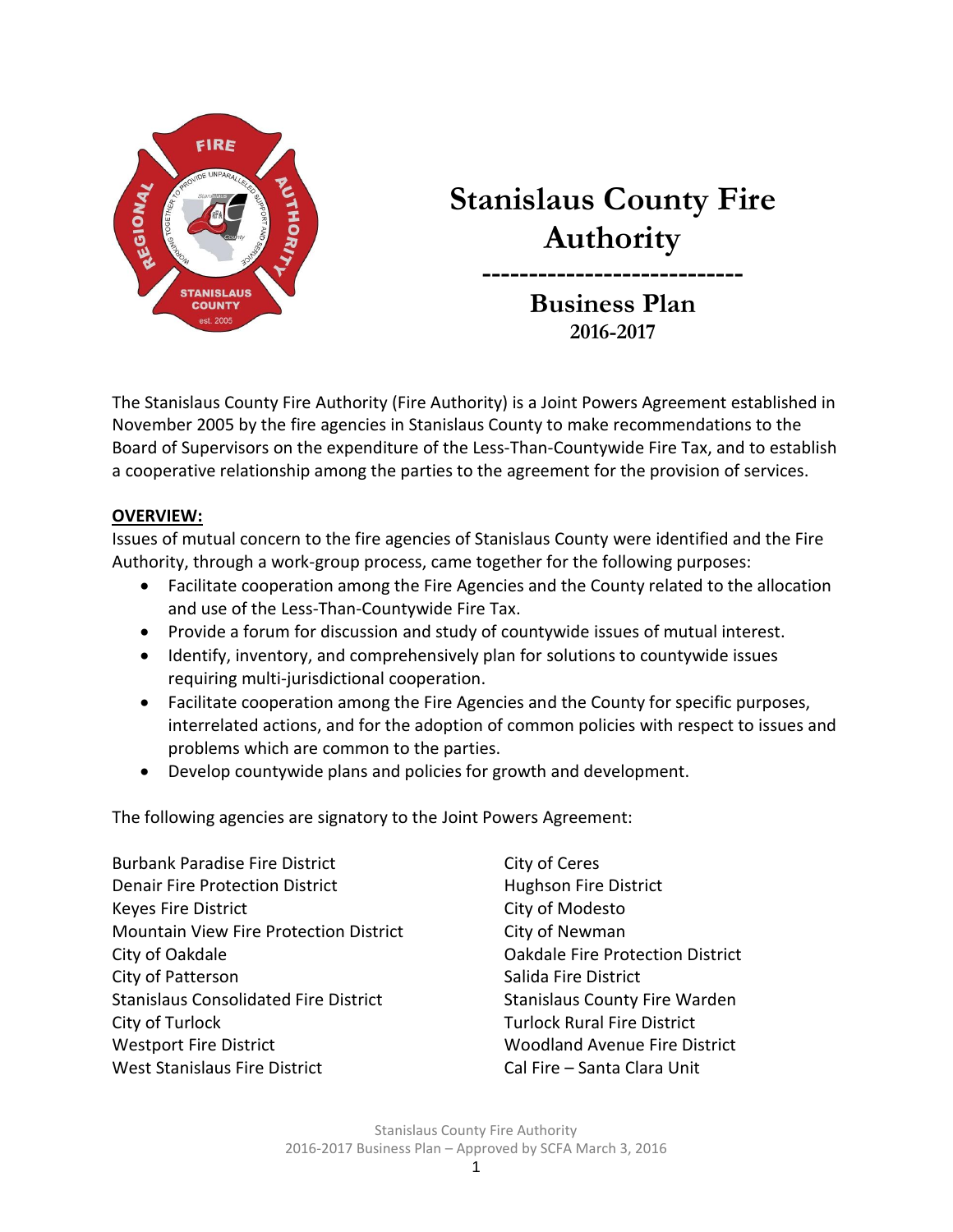The Stanislaus County Fire Authority Board is comprised of a representative from each fire agency listed above. Each individual agency adopted a resolution to approve the Joint Powers Agreement in order to participate, entitling each agency representative to one vote. As outlined in the Joint Powers Agreement, the Stanislaus County Fire Warden's Office is the administering agency. The Fire Authority may designate any representative of a member agency to serve as Chairman, Vice-Chairman and Secretary.

A quorum of at least one half of the member agencies is required for the Fire Authority to take action. A two-thirds majority of those members present are required to approve all fiscal matters, including the use of the Less-Than-Countywide Fire Tax, but not including expenditures of less than \$500.

#### **FIRE AUTHORITY GOALS:**

The following goals were adopted and reaffirmed by the Fire Authority membership:

- Ensure an open environment that provides respectful and professional responsiveness to our community and agency partners.
- Adopt integrated, collaborative, and multi-disciplinary planning to ensure that our community and agency partners are served in an equitable, efficient and effective manner.
- Provide the highest quality of fire, life safety and all risk support services through collaborative community and agency partnerships in the areas of fire prevention, fire investigation, fire communications, finance/administration, and training within available funding.
- Improve the stability and sustainability of revenue sources to support and enhance the fire, life safety and all risk services on a countywide basis.

#### **STRATEGIC PLAN:**

The strategy of the Stanislaus County Fire Authority is to represent the interests of all member agencies by focusing on organizational goals of both the Fire Authority and individual agencies. The following strategies were reaffirmed by the membership:

- Expand and foster mutually beneficial relationships with internal and external fire agencies
- Enhance relationships between fire districts, cities, County agencies, and identified stakeholders
- Achieve a unified voice and strengthen the fire service to meet future challenges
- Be the spokesperson/organization for fire and emergency services countywide
- Provide strategic direction, leadership, and influence to coordinate professional standards
- Initiate and support efforts that assist in funding the fire service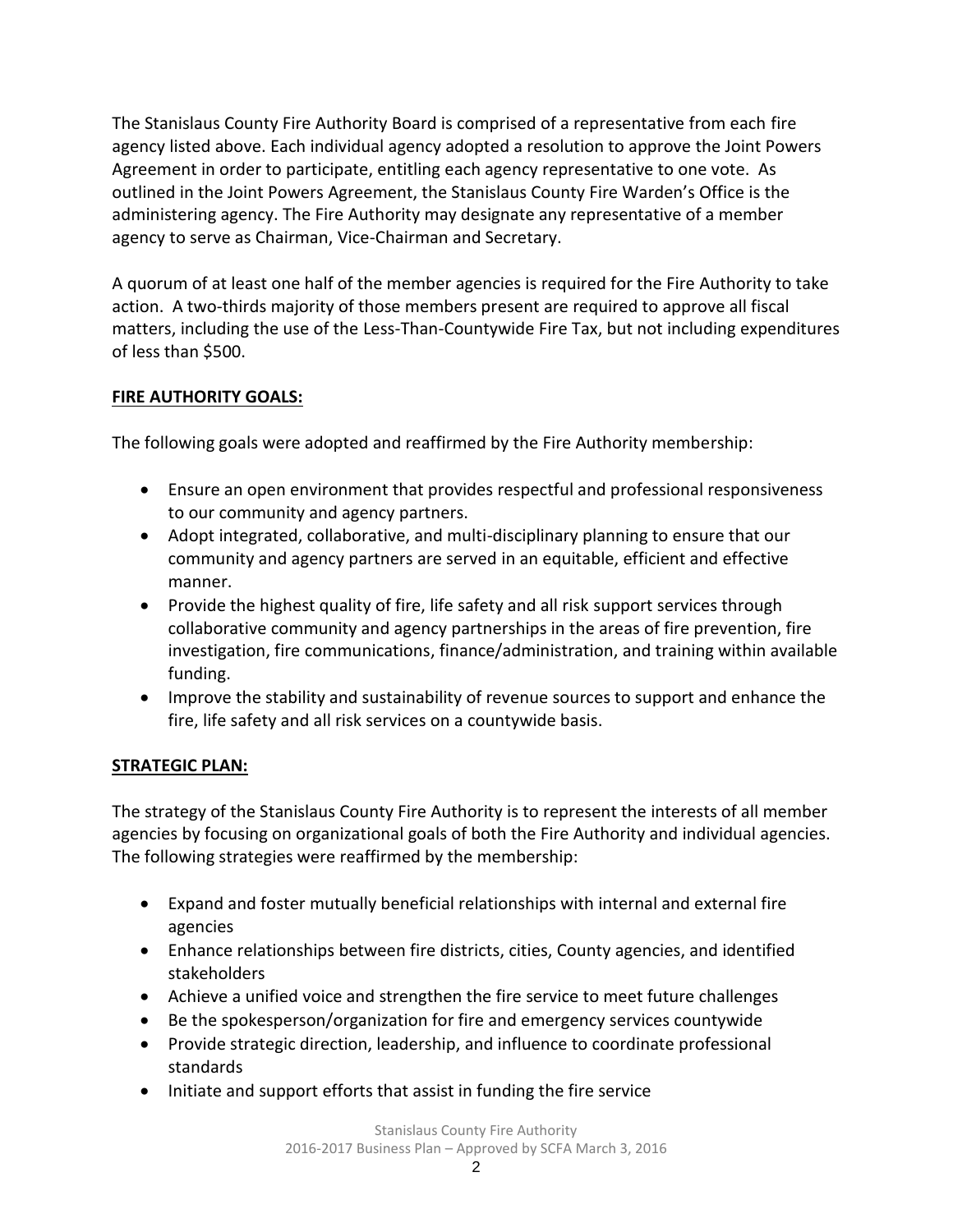- Improve financial stability of the existing programs and services
- Explore financial opportunities

#### **ACTION PLAN:**

The action plans are defined in an effort to meet the adopted strategies stated above. The following pages outline specific planned service levels based on the priorities and anticipated funding for Fiscal Year 2016 – 2017.

It is the intent and purpose of the Fire Authority to achieve the most efficient and effective use of the Less-Than-Countywide Fire Tax revenues, and to seek partnerships to advance the ability to provide fire and emergency services in Stanislaus County.

The Fire Authority strives to provide services commensurate with funding levels. As funding levels change, adjustments are made based on available funding and negotiated with the service providers to ensure program stability.

While preparing the annual Business Plan, the Fire Authority engages with the member agencies to identify service priorities, performance expectations and funding allocations for those services identified as critical to the fire agencies in Stanislaus County. Based on available funding, the group then targets achievable, sustainable service levels to support those priorities.

The Fire Authority will continue to hold quarterly meetings for updates on services provided as well as regular sub-committee meetings to address issues specific to each as needed.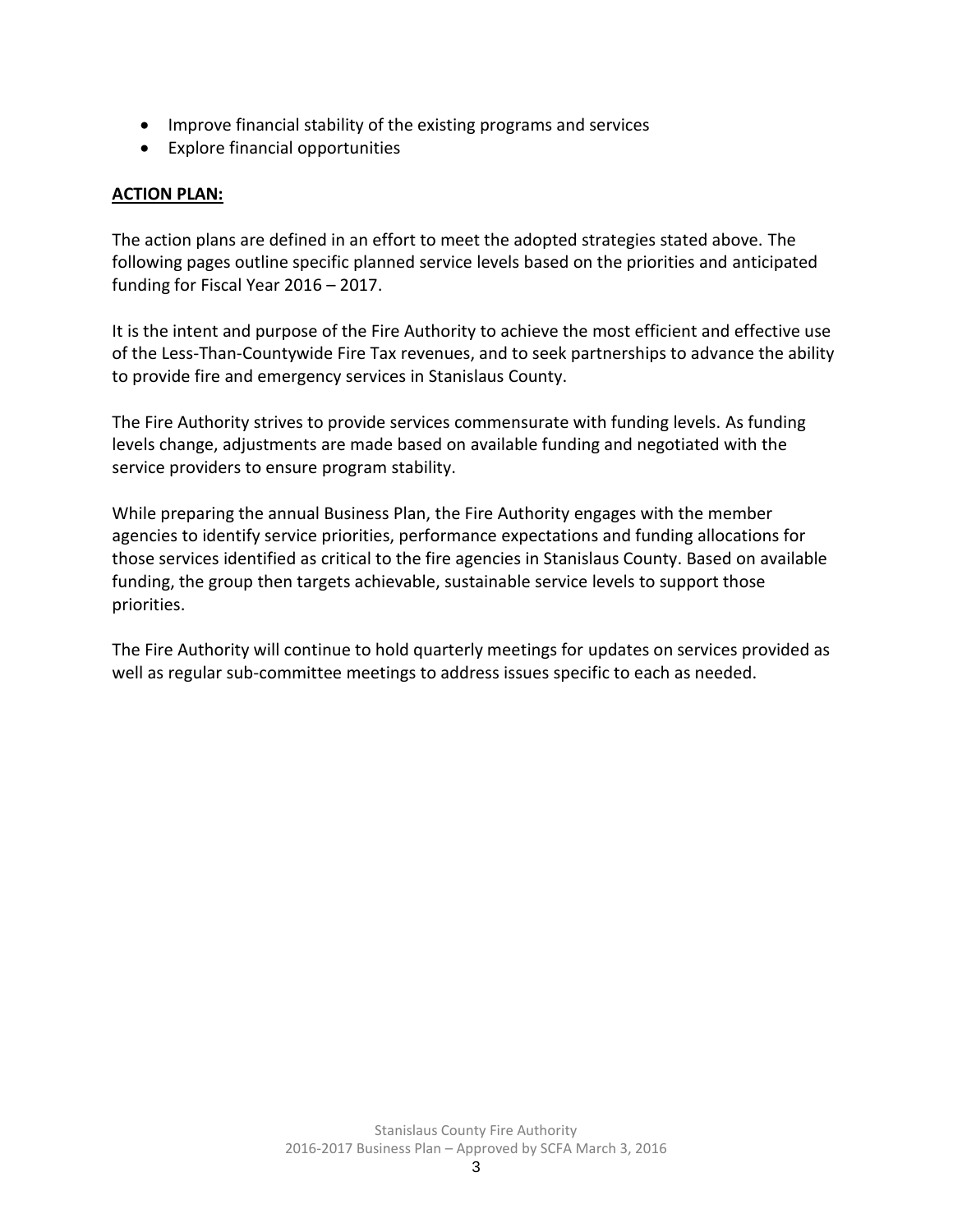# **FINANCE & ADMINISTRATIVE SUPPORT SERVICES**

In Fiscal Year 2016-2017, the Finance and Administrative Support Service continues to be administered through the Stanislaus County Fire Warden's Office. This service manages the Less-Than-Countywide Fire Tax budget; coordinates the meetings, agendas, required filings; distributes reports from service providers to all participating agencies; addresses issues affecting the fire districts; and seeks opportunities to provide regional solutions to common challenges. The Finance and Administrative team also provides support to the Fire and Rescue Operational Area Coordinator, providing assistance to individual agencies as well as the mutual aid system as a whole. The maintenance for specific equipment utilized regionally, such as the mobile air unit and the fire mobile command post, and the cost of administering the property taxes are also included.

The program priorities are to:

- Administer the budget within County guidelines and report to the Fire Authority
- Provide administrative support to the Fire Authority with agendas, board reports, minutes, conflict of interest statements, and information updates on Fire Warden website
- Administer mobile data computer (MDC) and Fire Records Management System (RMS) programs including billing participating agencies and processing of all related maintenance contracts and invoices
- Assist fire agencies with financial, human resources, legal and administrative issues as requested
- Continue to seek opportunities to fund regional equipment/needs
- Communicate with Fire Authority members regarding regional plans and programs
- Communicate with county CEO staff and Board of Supervisors regarding the goals, priorities, needs and expectations of the Fire Authority
- Provide support to the Fire and Rescue Operational Area Coordinator
- Administer special projects to support the fire service in Stanislaus County
- Coordinate meetings to address mutual concerns and issues
- Coordinate regional purchases
- Seek options to take advantage of regional grants that will support and enhance the fire service within Stanislaus County.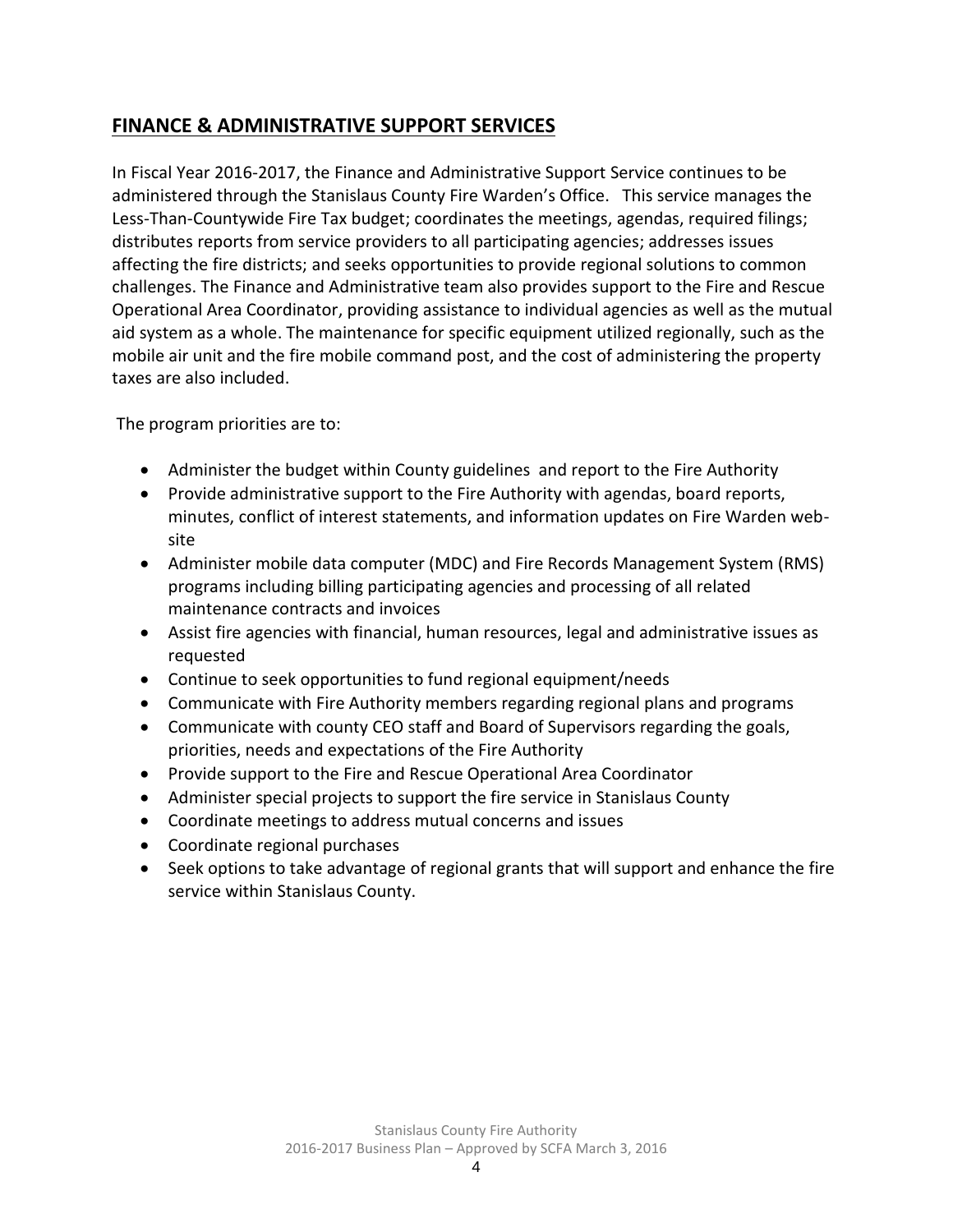# **FIRE TECHNOLOGY & COMMUNICATIONS SERVICES**

Fire Technology & Communications Services will continue to assist fire agencies throughout Stanislaus County in Fiscal Year 2016-2017 by supporting and enhancing the many systems that provide critical communications capabilities through the Stanislaus County Fire Warden's Office. The service will continue to focus on programs that are identified by the fire agencies within Stanislaus County. As a result of increased demands to support infrastructure, radio, MDC, CAD, and specific agency requests, personnel will be seeking opportunities to collaborate and achieve further efficiencies. During the 2016-2017 Fiscal Year, the following services will continue to be provided:

- Represent fire agencies on SR911 technical issues
- Lead the Countywide Communications Advisory Committee (CAC)
- Serve as the SR911 fire service liaison for CAD
- Represent the fire service in Geographic Information Systems (GIS) map development for Stanislaus County.
- Represent Stanislaus County fire agencies in statewide communications groups including; NAPCO, CALSIEC, and Statewide COMT, COML and Capital Bay Planning Area
- Represent Stanislaus County at FirstNet to ensure all County users' needs are addressed
- Represent and support the fire agencies as lead of the regional mobile data computer (MDC) project
- Continue to work towards establishing radio interoperability within Stanislaus County
- Assist fire agencies with grant writing for their communications needs
- Annually provide updated radio frequency loads for specific mobiles and portables
- Monitor technology trends and recommend system improvements
- Provide recommendations for standardized radio equipment
- Recommend IT systems countywide
- Provide administration and technical support for the regional records management system (RMS)
- Coordinate dispatch center to dispatch center training and communications
- Manage and support NetMotion and RMS servers for regional systems
- Support and Administer the regional mass-notification system, designed to be utilized for internal and external messaging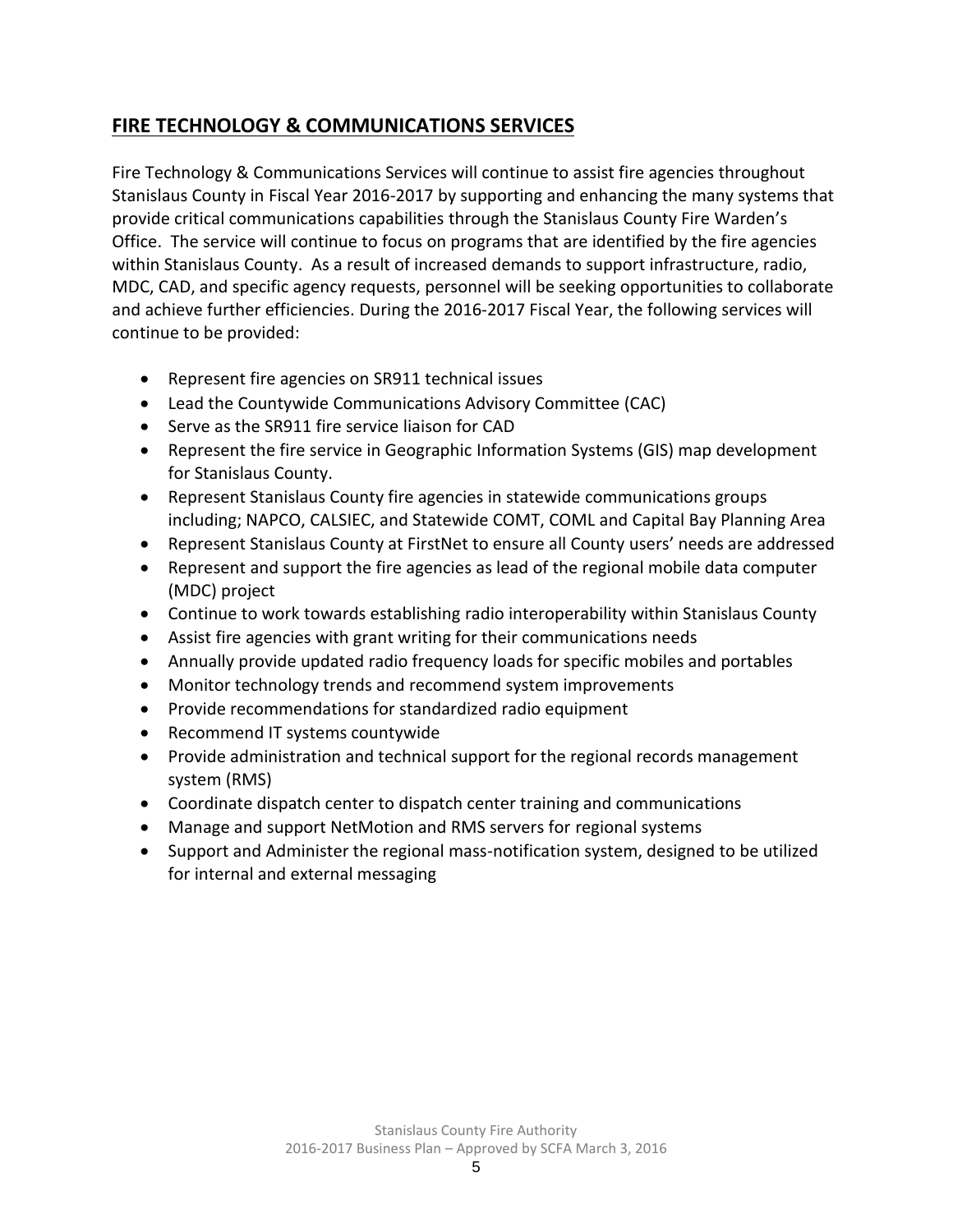# **FIRE INVESTIGATION SERVICES**

In Fiscal Year 2016-2017, the Regional Fire Investigation Unit (FIU) will continue to provide countywide fire investigation services. Under the leadership of the District Attorney's Office, this regional program is a partnership with fire, law enforcement and the District Attorney's office. The Fire Authority recommends continuing financial support of the regional FIU as a contributing partner along with funding from the District Attorney's office and the City of Modesto.

The following services will be provided:

- Determine origin and cause of fires in compliance with NFPA 921 guidelines.
- Provide documentation and assistance to law enforcement agencies for follow up of criminal fire investigations
- Provide documentation and assistance to District Attorney's office regarding criminal fire investigations
- Provide documentation and assistance to private fire investigators and insurance industry representatives regarding civil fire investigations
- Establish and deliver an effective training program for chief and company officers throughout the County to conduct preliminary fire investigations and initial origin and cause determinations following NFPA 921 guidelines
- Establish effective lines of communications with partner agencies to promote information sharing
- Provide training for fire investigation staff to increase their skills and proficiency in the field of fire investigation
- Provide a quarterly report to the Fire Authority that outlines the number of fires investigated, case status, dollar loss, and number of arrests by jurisdiction
- Facilitate regular meetings for all county fire agencies to discuss issues and concerns related to fire investigations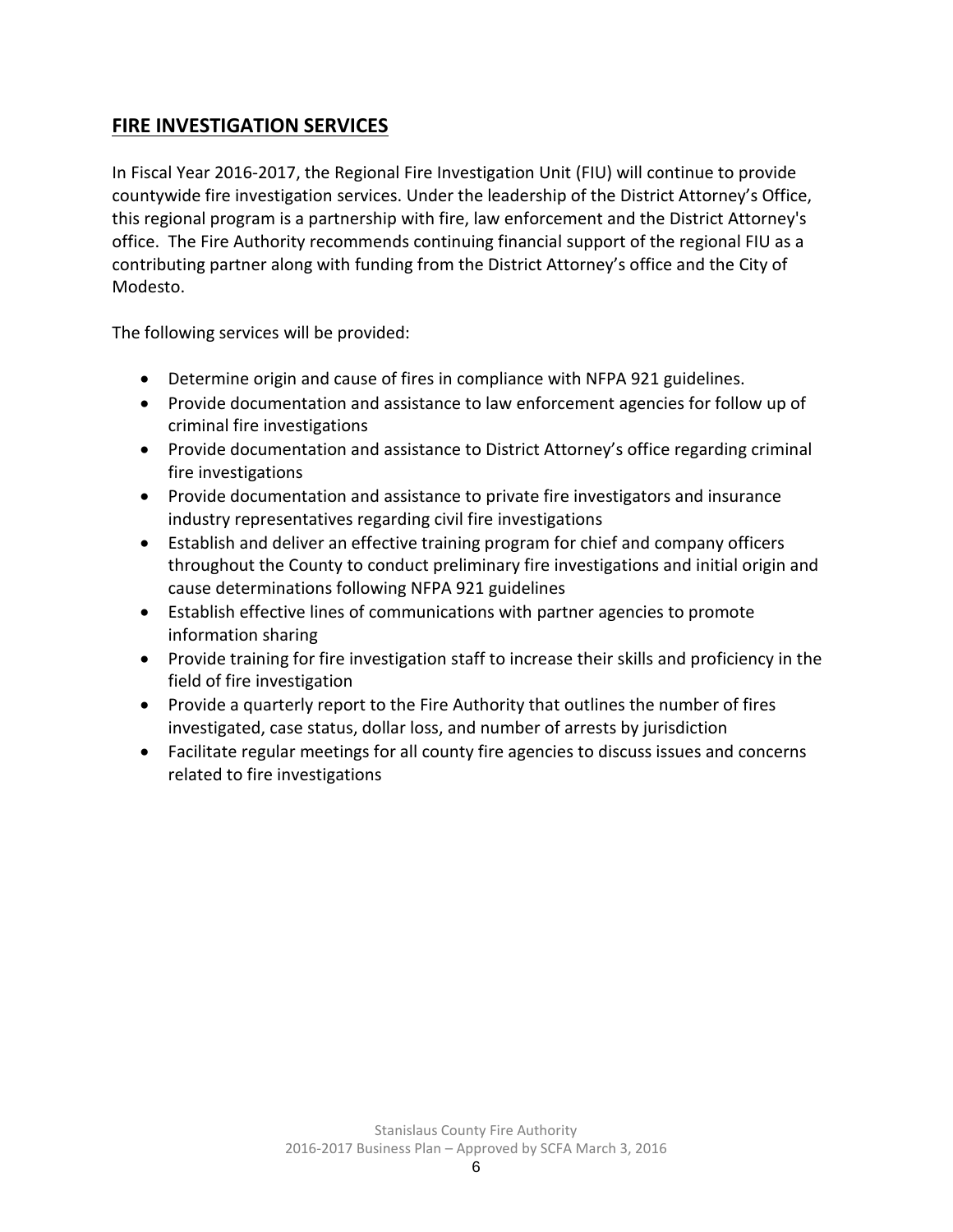## **FIRE PREVENTION SERVICES**

In Fiscal Year 2016-2017, Fire Prevention Services will continue to support fire agencies within Stanislaus County through the County Fire Warden's Office. The Fire Prevention Bureau (FPB) continues to support the implementation of the One-Stop-Shop concept to enhance customer service and support. FPB staff will continue to streamline the permitting process by collaborating and partnering with the County Building Department, to eliminate duplicate entry and reduce costs while increasing revenue and overall customer service.

This funding will allow the following objectives to be addressed:

- Continued collaboration and communication between the FPB and fire districts regarding impacts of new development projects
- Participate in the environmental review committee
- Deliver plan reviews
- Provide services in support of the One-Stop-Shop priority
- Continue the implementation of the Accela program to increase efficiency and customer service
- Maintain a state mandated inspection program
- Assist in target hazard and business inspection programs
- Continuously evaluate local fire and life safety codes and ordinances as they apply to current and proposed projects
- Active involvement in the code hearing process to ensure that Stanislaus County fire agencies may have input in the next code adoption cycle
- Continue cooperative vegetation/ force clean program with the fire districts
- Continue the training program to increase knowledge and proficiency of Fire Prevention **Specialists**
- Enhance partnerships with business, community groups and county departments
- Analyze fire prevention fees for cost recovery data
- Maintain the countywide rural water supply recommendation except for SRA
- Facilitate regular meetings for all county fire agencies to discuss issues and concerns related to fire prevention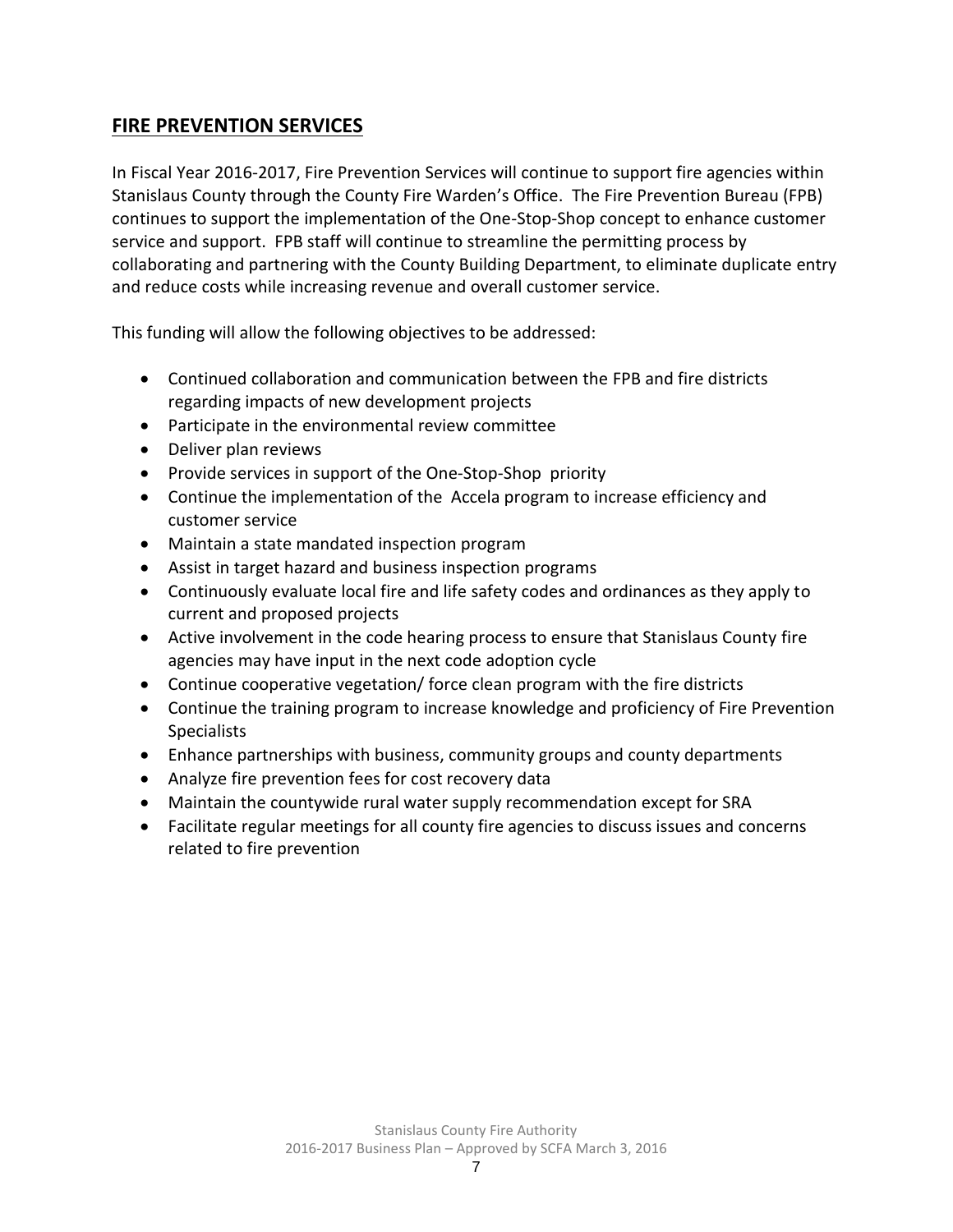### **TRAINING PROGRAM**

A three-year Regional Training Program was approved in Fiscal Year 2014-2015 to support the fire agencies within Stanislaus County. This provides access to programs, meetings and class extensions offered through the Regional Fire Training Center (RFTC). Modesto Junior College (MJC) has prioritized the fire service program and continues to offer new opportunities. Listed below are goals outlined by MJC.

#### **Regional Fire Training Center**

3 Year Center Vision and Targets

Training and Education Targets by the MJC Regional Fire Training Center

- 1. GOAL 1:
	- a. Maintain the delivery of MJC Fire Academies
	- b. Offer courses in support of the Fire Science Certificate and A.S. Degree
	- c. Offer courses to support the Emergency Medical Services
- 2. GOAL 2:
	- a. Offer an active schedule of California State Fire Marshal approved classes
	- b. Enhance Distance Education Capabilities (i.e. online and hybrid courses)
	- c. Expand Fee Based classes offered by the RFTC and Community Education
- 3. GOAL 3:
	- a. Expand Safety Training Venue for Community & Local Industries (i.e. Manufacturing OSHA Training, OES – CICCS/NIMS/SEMS, etc.)
- 4. GOAL 4:
	- a. Organize a Fire Science Safety Conference
- 5. GOAL 5:
	- a. Improve Priority Registration for Employees of JPA Fire Authority Members seeking to complete their Associate Degree
- 6. GOAL 6:
	- a. Update Lecture Rooms with Smart Classroom Technology
	- b. Repair Simulator to Working Conditions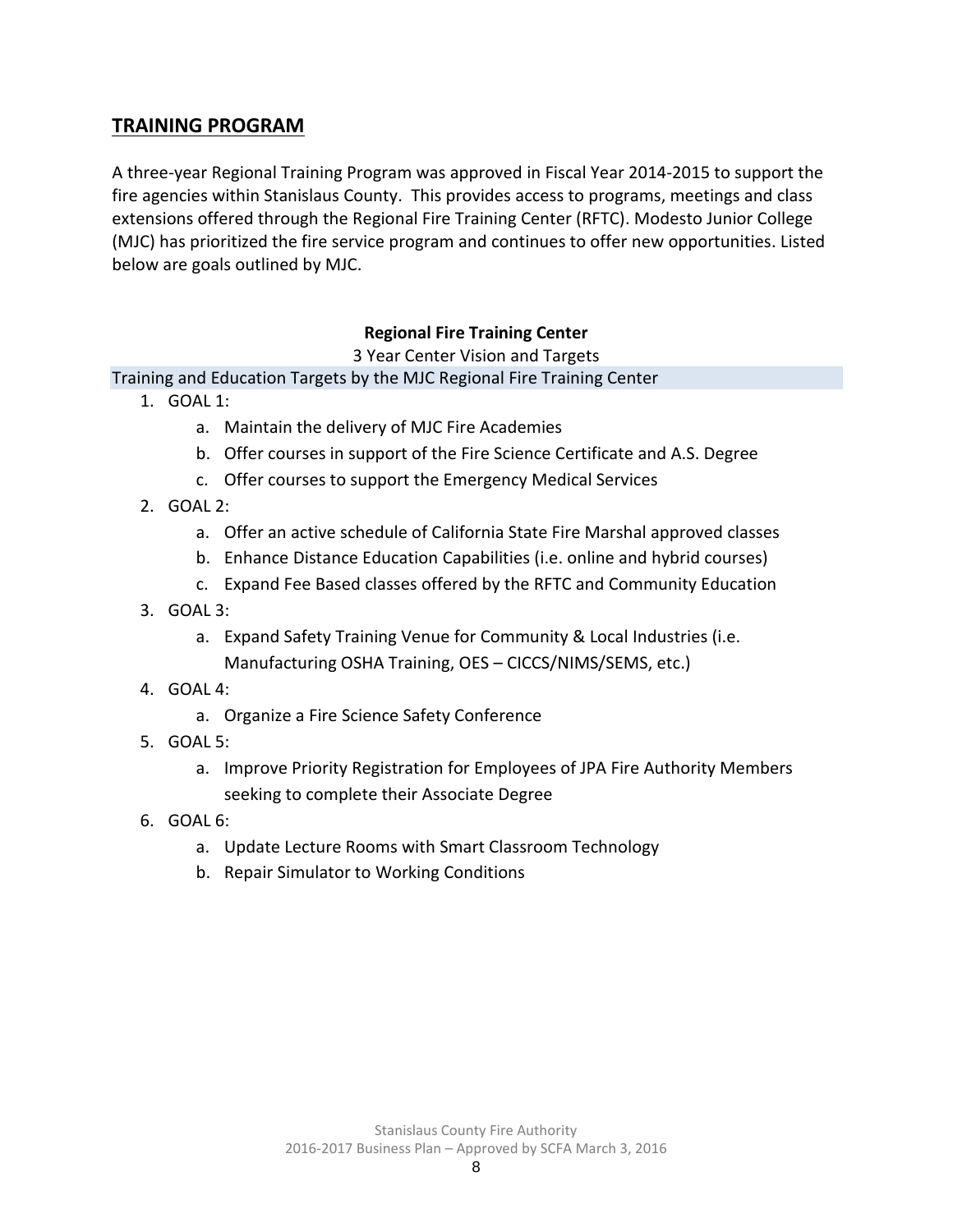Stanislaus County Fire Authority Budget Narrative Fiscal Year 2016-2017

The Fiscal Year 2016-2017 operational budget is balanced utilizing \$1,155,289 in Less-than-County-wide (LTCW) fire tax revenue, \$170,500 in Prevention Fees and \$15,000 of intergovernmental revenue. It is anticipated that operational expenses will decrease approximately 2% for the 2016-2017 fiscal year. This savings is primarily due to a restructuring of staffing and process improvements as we a move to a more on-line process, maximizing efficiencies in IT and partnering to achieve the priorities set forth by the Fire Authority. This savings will be utilized to fund a portion of the services requested in response to the engagement letter detailed below.

On February 5, 2016 an engagement letter was sent out to all members of the Fire Authority. This letter requested input on the 2016-2017 Business Plan programs as well as prioritizing the use of one-time funding (fund balance) to support several critical services requested by fire agencies within the LTCW area. These services are listed below:

- 1. Annual MDC administration billing
- 2. Annual FireRMS and CAD interface billing
- 3. Active 911 subscription
- 4. Target Solutions training
- 5. Regional Training for CICCS Certification
- 6. Regional Grant Writer
- 7. Regional Purchasing Administration

The feedback received requested support of the current programs as well as the first five programs listed above. In accordance with the LTCW guidelines, these services may be funded for the LTCW jurisdictions. Included in the Budget Proposal below are the costs for these programs as they pertain to the active fire fighters within the LTCW jurisdiction.

In addition to the programs outlined above, the Fire Warden received a request for one-time funding of training and equipment for the Regional FIU. The Fire Authority is recommending funding of \$38,670 or 50% of the FIU request. This funding level is and in accordance with the Regional FIU MOU Section C (1) which states that approximately one-half of the fire investigations in Stanislaus County occur in the LTCW jurisdictions.